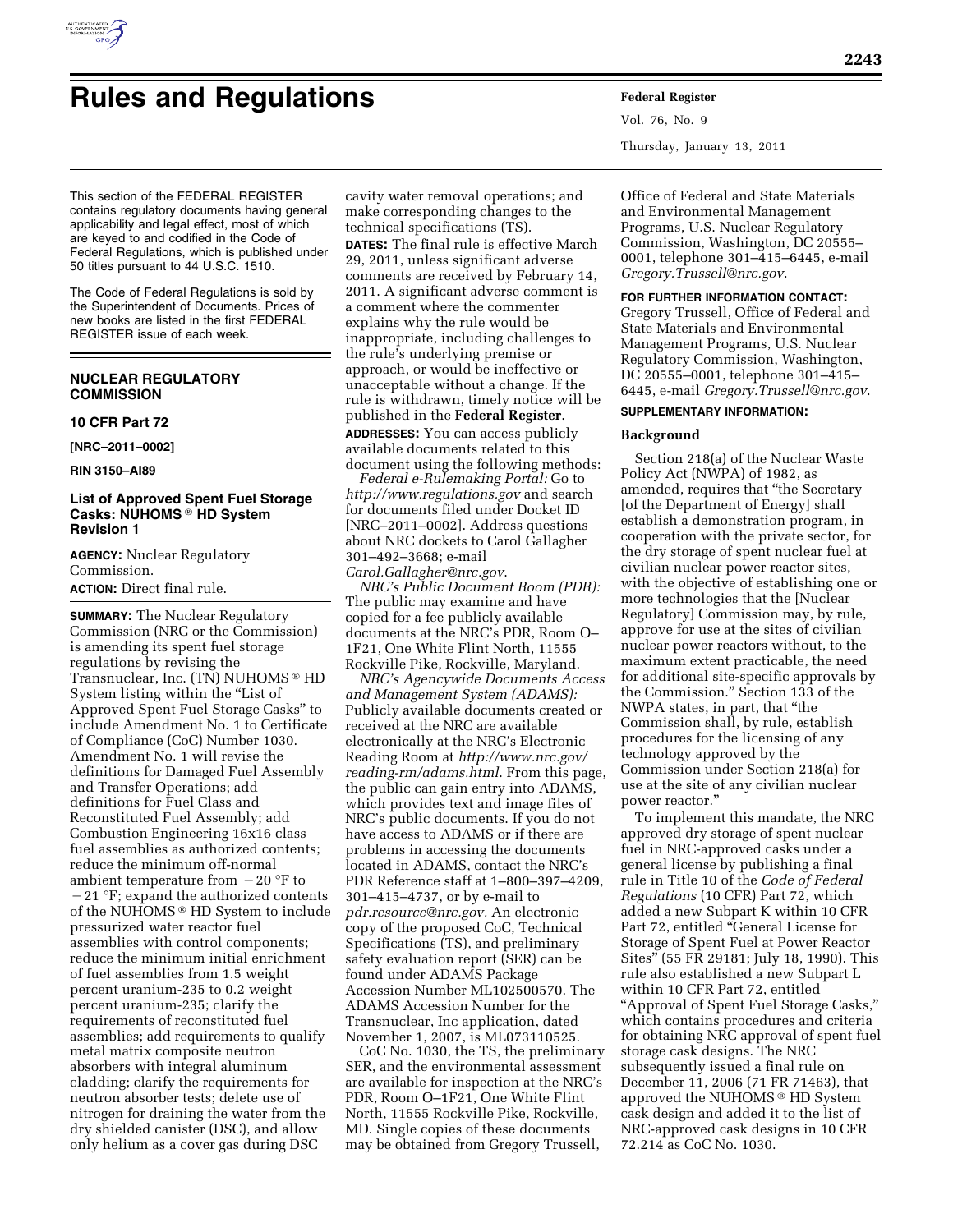#### **Discussion**

On November 1, 2007, and as supplemented on December 15, 2008, February 19, April 30, May 26, June 10, September 17, 2009, June 17 (proprietary information not publicly available), July 9, July 26, and August 24, 2010, TN, the holder of CoC No. 1030, submitted an application to the NRC that requested an amendment to CoC No. 1030. Specifically, TN requested changes to revise definitions for Damaged Fuel Assembly and Transfer Operations; add definitions for Fuel Class and Reconstituted Fuel Assembly; add Combustion Engineering 16x16 class fuel assemblies as authorized contents; reduce the minimum off-normal ambient temperature from  $-20$  °F to  $-21$  °F; expand the authorized contents of the NUHOMS ® HD System to include pressurized water reactor fuel assemblies with control components; reduce the minimum initial enrichment of fuel assemblies from 1.5 weight percent uranium-235 to 0.2 weight percent uranium-235; clarify the requirements of reconstituted fuel assemblies; add requirements to qualify metal matrix composite neutron absorbers with integral aluminum cladding; clarify the requirements for neutron absorber tests; and delete use of nitrogen for draining the water from the DSC, and allow only helium as a cover gas during DSC cavity water removal operations; and make corresponding changes to TS 1.1, 2.1, 2.2.3, 3.1, 3.2, 4.3.1, 4.6.3(5), 5.2.5, 5.3.2, and 5.6. Tables 1 and 5 will be deleted and replaced with TS 2.1, and Tables 2, 3, 4, and 7 will be revised to incorporate TS changes.

As documented in the SER, the NRC staff performed a detailed safety evaluation of the proposed CoC amendment request and found that an acceptable safety margin is maintained. In addition, the NRC staff has determined that there continues to be reasonable assurance that public health and safety will be adequately protected.

This direct final rule revises the NUHOMS ® HD System listing in 10 CFR 72.214 by adding Amendment No. 1 to CoC No. 1030. The amendment consists of the changes described above, as set forth in the revised CoC and TS. The revised TS are identified in the SER.

The amended NUHOMS ® HD System cask design, when used under the conditions specified in the CoC, the TS, and NRC regulations, will meet the requirements of Part 72; thus, adequate protection of public health and safety will continue to be ensured. When this

direct final rule becomes effective, persons who hold a general license under 10 CFR 72.210 may load spent nuclear fuel into NUHOMS ® HD System casks that meet the criteria of Amendment No. 1 to CoC No. 1030 under 10 CFR 72.212.

# **Discussion of Amendments by Section**

§ 72.214 List of approved spent fuel storage casks.

Certificate No. 1030 is revised by adding the effective date of Amendment Number 1.

#### **Procedural Background**

On May 6 and 7, 2010, respectively, a direct final rule (75 FR 24786) and companion proposed rule (75 FR 25120) were published in the **Federal Register**  to revise the cask system listing for the TN NUHOMS ® HD System by adding Amendment No. 1 to the list of approved spent fuel storage casks in 10 CFR 72.214. After the rules were published, the applicant identified that a certain TS for Boral characterization (TS 4.3.1, ''Neutron Absorber Tests'') was not written precisely and in a manner that could be readily and demonstrably implemented.

On July 16, 2010, the NRC withdrew the direct final rule (75 FR 41369) and the companion proposed rule (75 FR 41404). The applicant submitted revised language for TS 4.3.1 (and Final Safety Analysis Report (FSAR) sections incorporated into the TS by reference) on July 26 and August 24, 2010, which NRC staff reviewed and found to be acceptable. This direct final rule includes the original Amendment No. 1 changes and the revised TS 4.3.1 and FSAR sections incorporated into the TS by reference.

This rule is limited to the changes contained in Amendment No. 1 to CoC No. 1030 and does not include other aspects of the NUHOMS ® HD System. The NRC is using the "direct final rule" procedure'' to issue this amendment because it represents a limited and routine change to an existing CoC that is expected to be noncontroversial. Adequate protection of public health and safety continues to be ensured. The amendment to the rule will become effective on March 29, 2011. However, if the NRC receives significant adverse comments on this direct final rule by February 14, 2011, then the NRC will publish a document that withdraws this action and will subsequently address the comments received in a final rule as a response to the companion proposed rule published elsewhere in this issue of the **Federal Register**. Absent significant modifications to the proposed revisions requiring republication, the NRC will

not initiate a second comment period on this action.

A significant adverse comment is a comment where the commenter explains why the rule would be inappropriate, including challenges to the rule's underlying premise or approach, or would be ineffective or unacceptable without a change. A comment is adverse and significant if:

(1) The comment opposes the rule and provides a reason sufficient to require a substantive response in a notice-andcomment process. For example, a substantive response is required when:

(a) The comment causes the NRC staff to reevaluate (or reconsider) its position or conduct additional analysis;

(b) The comment raises an issue serious enough to warrant a substantive response to clarify or complete the record; or

(c) The comment raises a relevant issue that was not previously addressed or considered by the NRC staff.

(2) The comment proposes a change or an addition to the rule, and it is apparent that the rule would be ineffective or unacceptable without incorporation of the change or addition.

(3) The comment causes the NRC staff to make a change (other than editorial) to the rule, CoC, or TS.

For detailed instructions on filling comments, please see the companion proposed rule published elsewhere in this issue of the **Federal Register**.

#### **Voluntary Consensus Standards**

The National Technology Transfer and Advancement Act of 1995 (Pub. L. 104–113) requires that Federal agencies use technical standards that are developed or adopted by voluntary consensus standards bodies unless the use of such a standard is inconsistent with applicable law or otherwise impractical. In this direct final rule, the NRC will revise the NUHOMS ® HD System cask design listed in § 72.214 (List of approved spent fuel storage casks). This action does not constitute the establishment of a standard that contains generally applicable requirements.

#### **Agreement State Compatibility**

Under the ''Policy Statement on Adequacy and Compatibility of Agreement State Programs'' approved by the Commission on June 30, 1997, and published in the **Federal Register** on September 3, 1997 (62 FR 46517), this rule is classified as Compatibility Category ''NRC.'' Compatibility is not required for Category ''NRC'' regulations. The NRC program elements in this category are those that relate directly to areas of regulation reserved to the NRC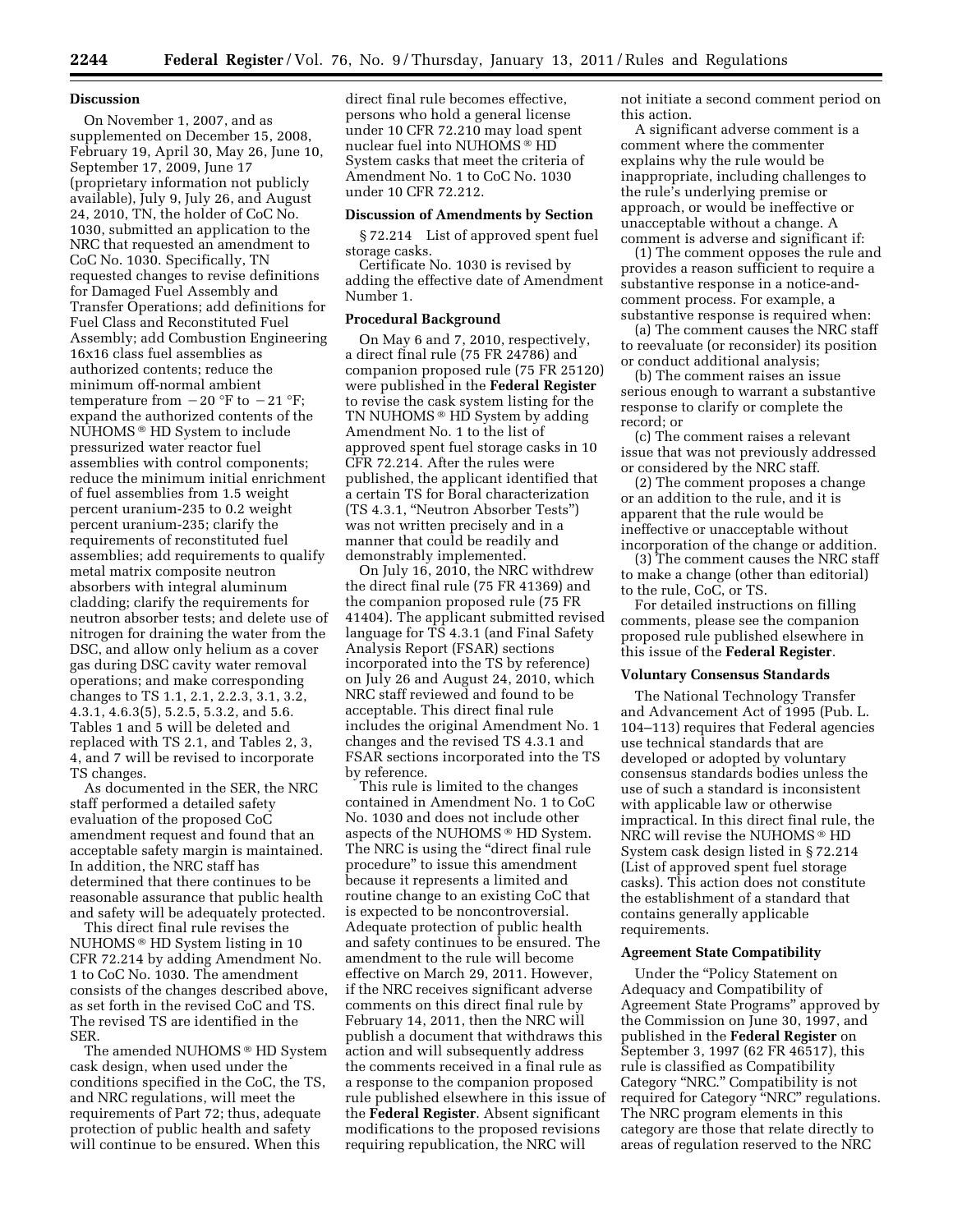by the Atomic Energy Act of 1954, as amended, or the provisions of 10 CFR. Although an Agreement State may not adopt program elements reserved to NRC, it may wish to inform its licensees of certain requirements via a mechanism that is consistent with the particular State's administrative procedure laws but does not confer regulatory authority on the State.

#### **Plain Language**

The Presidential Memorandum, ''Plain Language in Government Writing,'' published June 10, 1998 (63 FR 31883), directed that the Government's documents be in clear and accessible language. The NRC requests comments on this direct final rule specifically with respect to the clarity and effectiveness of the language used. Comments should be sent to the address listed under the heading **ADDRESSES**, above.

# **Finding of No Significant Environmental Impact: Availability**

Under the National Environmental Policy Act of 1969, as amended, and the NRC regulations in Subpart A of 10 CFR Part 51, the NRC has determined that this rule, if adopted, would not be a major Federal action significantly affecting the quality of the human environment and, therefore, an environmental impact statement is not required. The NRC has prepared an environmental assessment and, on the basis of this environmental assessment, has made a finding of no significant impact. This rule will amend the CoC for the NUHOMS ® HD System cask design within the list of approved spent fuel storage casks that power reactor licensees can use to store spent fuel at reactor sites under a general license. The amendment will revise the definitions for Damaged Fuel Assembly and Transfer Operations; add definitions for Fuel Class and Reconstituted Fuel Assembly; add Combustion Engineering 16x16 class fuel assemblies as authorized contents; reduce the minimum off-normal ambient temperature from  $-20$  °F to  $-21$  °F; expand the authorized contents of the NUHOMS ® HD System to include pressurized water reactor fuel assemblies with control components; reduce the minimum initial enrichment of fuel assemblies from 1.5 weight percent uranium-235 to 0.2 weight percent uranium-235; clarify the requirements of reconstituted fuel assemblies; add requirements to qualify metal matrix composite neutron absorbers with integral aluminum cladding; clarify the requirements for neutron absorber tests; delete use of

nitrogen for draining the water from the DSC, and allow only helium as a cover gas during DSC cavity water removal operation; and make corresponding changes to the TS that are revised to include TS 1.1, 2.1, 2.2.3, 3.1, 3.2, 4.3.1, 4.6.3(5), 5.2.5, 5.3.2, and 5.6. Tables 1 and 5 are deleted and replaced with TS 2.1, and Tables 2, 3, 4, and 7 are revised to incorporate TS changes.

The environmental assessment and finding of no significant impact on which this determination is based are available for inspection at the NRC Public Document Room, Room O–1F21, One White Flint North, 11555 Rockville Pike, Rockville, Maryland. Single copies of the environmental assessment and finding of no significant impact are available from Gregory Trussell, Office of Federal and State Materials and Environmental Management Programs, U.S. Nuclear Regulatory Commission, Washington, DC 20555–0001, *telephone:*  301–415–6445, *e-mail: [Gregory.Trussell@nrc.gov](mailto:Gregory.Trussell@nrc.gov)*.

# **Paperwork Reduction Act Statement**

This rule does not contain any information collection requirements and, therefore, is not subject to the Paperwork Reduction Act of 1995 (44 U.S.C. 3501 *et seq.*). Existing requirements were approved by the Office of Management and Budget (OMB), Approval Number 3150–0132.

#### **Public Protection Notification**

The NRC may not conduct or sponsor, and a person is not required to respond to, a request for information or an information collection requirement unless the requesting document displays a currently valid OMB control number.

#### **Regulatory Analysis**

On July 18, 1990 (55 FR 29181), the NRC issued an amendment to 10 CFR Part 72 to provide for the storage of spent nuclear fuel under a general license in cask designs approved by the NRC. Any nuclear power reactor licensee can use NRC-approved cask designs to store spent nuclear fuel if it notifies the NRC in advance, the spent fuel is stored under the conditions specified in the cask's CoC, and the conditions of the general license are met. A list of NRC-approved cask designs is contained in 10 CFR 72.214. On December 11, 2006 (71 FR 71463), the NRC issued an amendment to Part 72 that approved the NUHOMS ® HD System cask design by adding it to the list of NRC-approved cask designs in 10 CFR 72.214. On November 1, 2007, as supplemented on December 15, 2008, February 19, April 30, May 26, June 10,

September 17, 2009, June 17 (proprietary information not publicly available), July 9, July 26, and August 24, 2010, the certificate holder (TN) submitted an application to the NRC to amend CoC No. 1030 to revise the definitions for Damaged Fuel Assembly and Transfer Operations; add definitions for Fuel Class and Reconstituted Fuel Assembly; add Combustion Engineering 16x16 class fuel assemblies as authorized contents; reduce the minimum off-normal ambient temperature from  $-20$  °F to  $-21$  °F; expand the authorized contents of the NUHOMS ® HD System to include pressurized water reactor fuel assemblies with control components; reduce the minimum initial enrichment of fuel assemblies from 1.5 weight percent uranium-235 to 0.2 weight percent uranium-235; clarify the requirements of reconstituted fuel assemblies; add requirements to qualify metal matrix composite neutron absorbers with integral aluminum cladding; clarify the requirements for neutron absorber tests; delete use of nitrogen for draining the water from the DSC, and allow only helium as a cover gas during DSC cavity water removal operations; and make corresponding changes to TS 1.1, 2.1, 2.2.3, 3.1, 3.2, 4.3.1, 4.6.3(5), 5.2.5, 5.3.2, and 5.6. Tables 1 and 5 are deleted and replaced with TS 2.1, and Tables 2, 3, 4, and 7 are revised to incorporate TS changes.

The alternative to this action is to withhold approval of Amendment No. 1 and to require any Part 72 general licensee, seeking to load spent nuclear fuel into NUHOMS ® HD System casks under the changes described in Amendment No. 1, to request an exemption from the requirements of 10 CFR 72.212 and 72.214. Under this alternative, each interested Part 72 licensee would have to prepare, and the NRC would have to review, a separate exemption request, thereby increasing the administrative burden upon the NRC and the costs to each licensee.

Approval of the direct final rule is consistent with previous NRC actions. Further, as documented in the SER and the environmental assessment, the direct final rule will have no adverse effect on public health and safety. This direct final rule has no significant identifiable impact or benefit on other Government agencies. Based on this regulatory analysis, the NRC concludes that the requirements of the direct final rule are commensurate with the NRC's responsibilities for public health and safety and the common defense and security. No other available alternative is believed to be as satisfactory, and thus, this action is recommended.